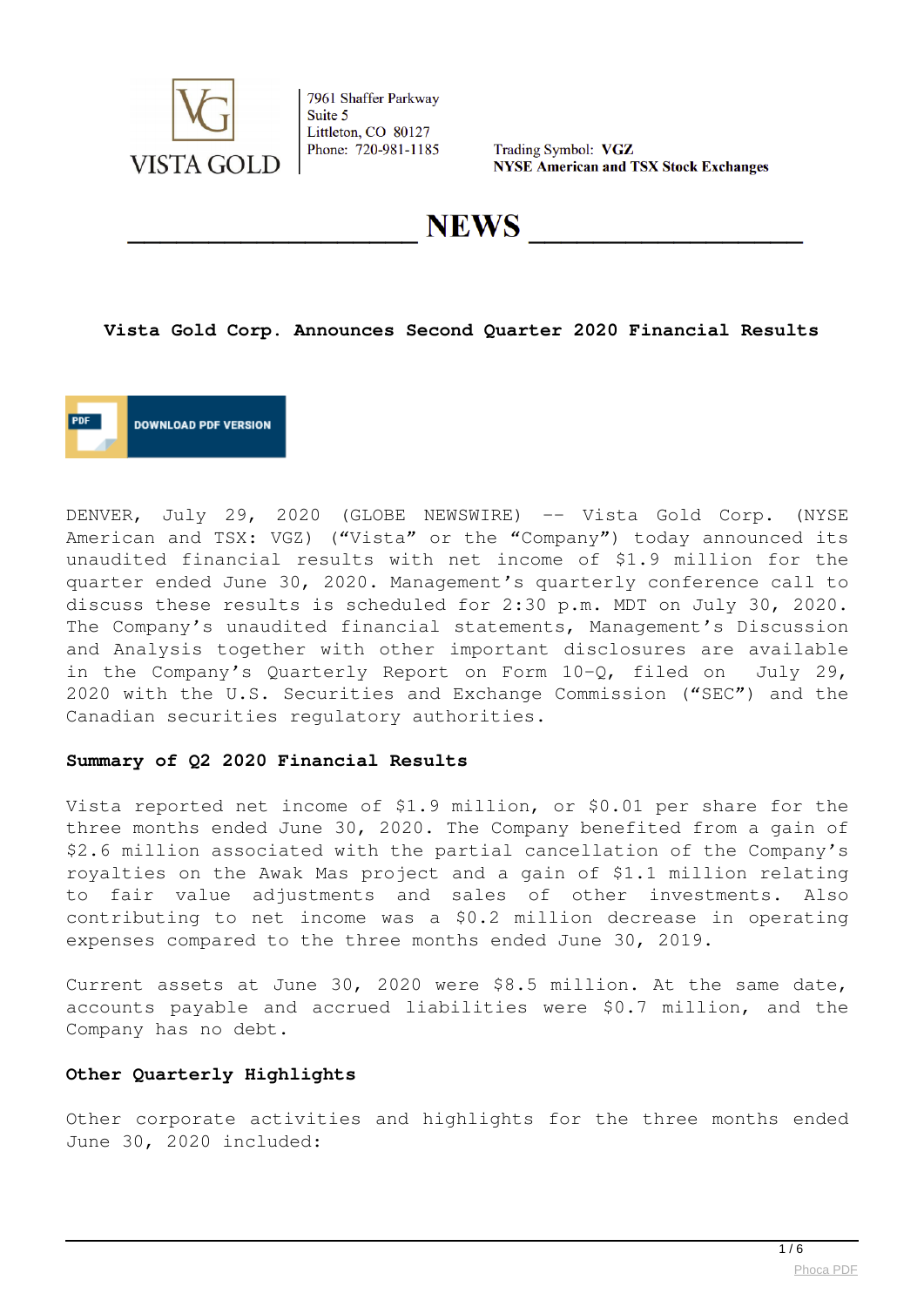

Trading Symbol: VGZ **NYSE American and TSX Stock Exchanges** 

**NEWS** 

## **Vista Gold Corp. Announces Second Quarter 2020 Financial Results**

- Receipt of a \$2.4 million cash payment to cancel 50% of the Awak Mas royalties;
- An amendment to the Guadalupe de los Reyes ("GdlR") agreement to accelerate the final \$1.5 million cash payment to not later than September 30, 2020 (which was received in July 2020) and provide for an additional \$2.1 million to Vista over the next 12 months in lieu of receiving certain royalties and back in rights;
- Net proceeds received of \$1.7 million from other investing and financing activities; and
- Filing a U.S. shelf registration statement for \$25 million to replace the previous \$100 million shelf registration statement that was set to expire on July 5, 2020.

For additional details regarding the Awak Mas transaction, GdlR transaction, and the shelf registration statement, please refer to the Company's news releases dated May 5, June 15, and June 29, 2020, respectively.

Vista's President and CEO, Mr. Frederick H. Earnest commented, "The strengthening of our balance sheet during the second quarter reflects our ongoing operational and capital discipline and gives us the resources needed to pursue our corporate objectives. During the quarter we successfully monetized non-core mineral property interests and realized \$1.7 million from other investing and financing activities. Consistent with our business practice of maintaining a current shelf registration, we filed a new, but much smaller U.S. shelf registration.

In addition to cash generated by non-core assets during the second quarter and the \$1.5 million received in July 2020, we have agreements in place that we expect will generate up to \$4.6 million over the next 12 months. This includes up to \$2.1 million under the amended GdlR agreement and \$2.5 million if the option to cancel the remaining 50% of the Awak Mas royalties is exercised. Monetizing our interests in Awak Mas and GdlR are important elements in our strategy of providing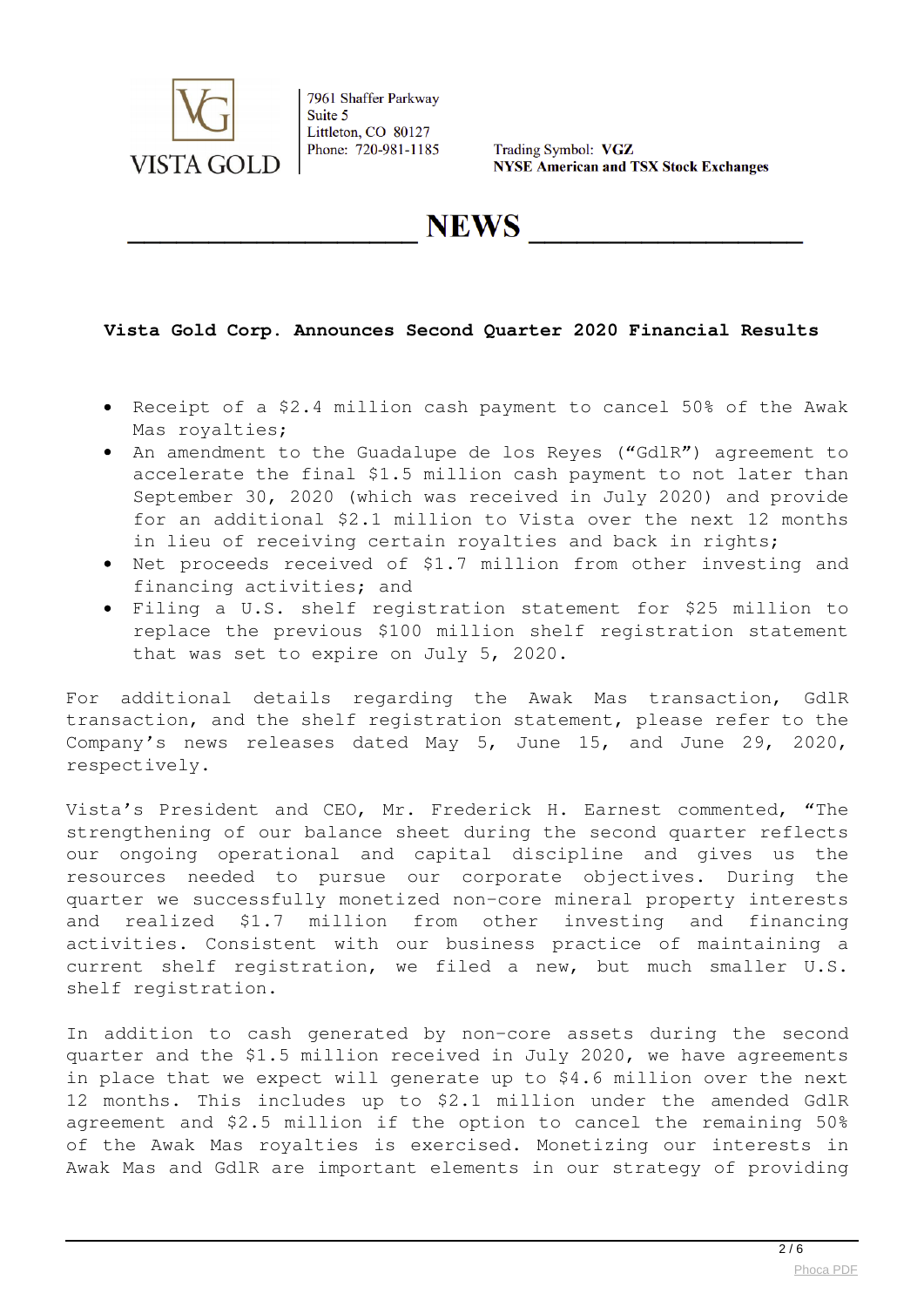

Trading Symbol: VGZ **NYSE American and TSX Stock Exchanges** 

**NEWS** 

## **Vista Gold Corp. Announces Second Quarter 2020 Financial Results**

liquidity to further advance Mt Todd.

The recent increase in the gold price, together with the corresponding increase in our share price and trading volume, reflects growing enthusiasm about the value of the Mt Todd gold project. Vista continues to advance and de-risk Mt Todd and is well positioned, in the current gold environment, to consider prospective development partners who we believe will recognize the value of Mt Todd. We are focused on realizing value for Mt Todd that appropriately rewards shareholders and will continue to efficiently optimize and advance Mt Todd until this objective is achieved."

#### **Management Conference Call**

A conference call with management to review our financial results for the second quarter ended June 30, 2020 and to discuss corporate and project activities is scheduled for July 30, 2020 at 2:30 pm MDT.

Participant Toll Free: 800-353-6461 Participant International: 334-323-0501 Conference ID: 7353852

This call will be webcast and can be accessed at [webcast link](https://www.globenewswire.com/Tracker?data=0ObT0n9TmXwPqGTHP-VZuxC0G_KGUUsC6Ylui93rrYkwOs7FNW2EEALlnofR8pK0cL0NIeltL4hKA1nBTQdy_9286d3GE5xz_N_JTKWsZQqmiCxRLWYN4__VXa2gdWc3ZLd2ptEdBjAWUa4m1F2UbBOQ_zkvrmJiLSnE-pwHqry53vNb34kecag4N49em39VHQ8JXZXG7vGhpqXxbNYT86xos_ekhzfrgF_-dIZbSHKJPhD849MuY2ql019PBGLlzmoNeTVu0K87ZtL0jO6wrFxr2i13yl6Jbk2ZRahYWgJwwKURnf4cPJoJX49aeh3LnBQVkwvriJb0-_5WvokNYrYZ0VFiucDYzV7eLppPJeuWpXEbTaHXahUff9tEIoSG). This call will also be archived and available at [www.vistagold.com](https://www.globenewswire.com/Tracker?data=VDpjJMYrzlhWfpTlXkUMpGKdAxrVc5LpK3aSY9cbGuLHZF59H2zOAdmd4AyB47T8PgON8sQOBJKMNas_My5QZQ==) after July 30, 2020. Audio replay will be available for 21 days by calling toll-free in North America: 888-203-1112.

If you are unable to access the audio or phone-in on the day of the conference call, please email your questions to ir@vistagold.com.

All dollar amounts in this press release are in U.S. dollars.

#### **About Vista Gold Corp.**

Vista is a gold project developer. The Company's flagship asset is the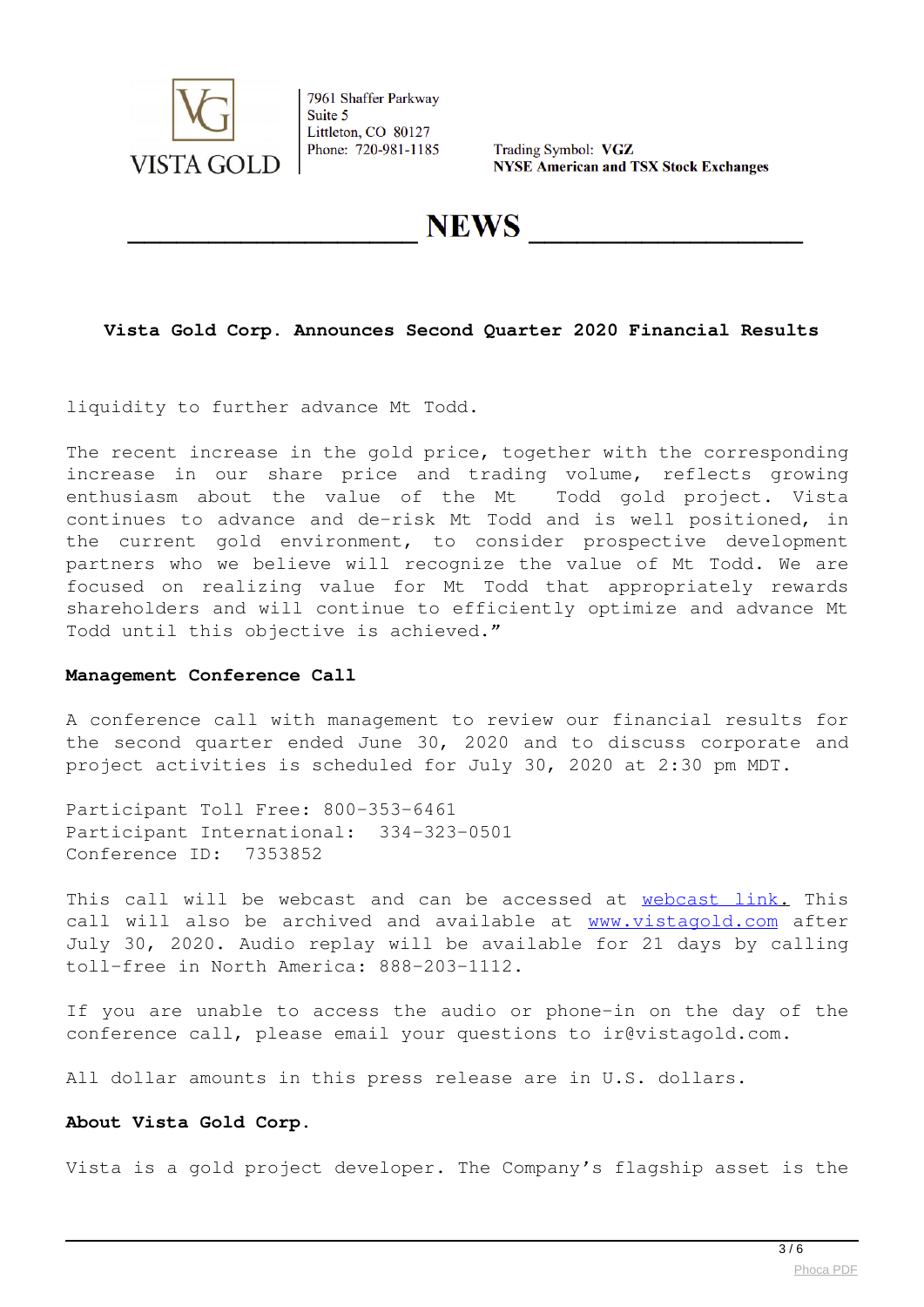

Trading Symbol: VGZ **NYSE American and TSX Stock Exchanges** 

**NEWS** 

## **Vista Gold Corp. Announces Second Quarter 2020 Financial Results**

Mt Todd gold project in Northern Territory, Australia. Mt Todd is the largest undeveloped gold project in Australia and, if developed as presently designed, would potentially be Australia's  $6^{th}$  largest gold producer on an annual basis.

For further information, please contact Pamela Solly, Vice President of Investor Relations, at (720) 981-1185.

#### **Forward Looking Statements**

This press release contains forward-looking statements within the meaning of the U.S. Securities Act of 1933, as amended, and U.S. Securities Exchange Act of 1934, as amended, and forward-looking information within the meaning of Canadian securities laws. All statements, other than statements of historical facts, included in this press release that address activities, events or developments that we expect or anticipate will or may occur in the future, including such things as our expected filing date for the Company's Quarterly Report on Form 10-Q for the second quarter 2020; the expected date for our management's call regarding our financial results; our expectations with regard to any future payments pursuant to the amendment to the Guadalupe de los Reyes agreement and the Awak Mas agreement; our plans to continue to advance the process of seeking a partner for the construction and development of Mt Todd; our plans to continue to efficiently optimize and advance Mt Todd; our plans to respond appropriately to the COVID-19 pandemic to ensure the health and safety of its employees; and our belief that Mt Todd is the largest undeveloped gold project in Australia, and if developed, that it would be Australia's  $6^{th}$  largest gold producer on an annual basis are forward-looking statements and forward-looking information. The material factors and assumptions used to develop the forward-looking statements and forward-looking information contained in this press release include the following: our forecasts and expected cash flows; our projected capital and operating costs; our expectations regarding mining and metallurgical recoveries; mine life and production rates;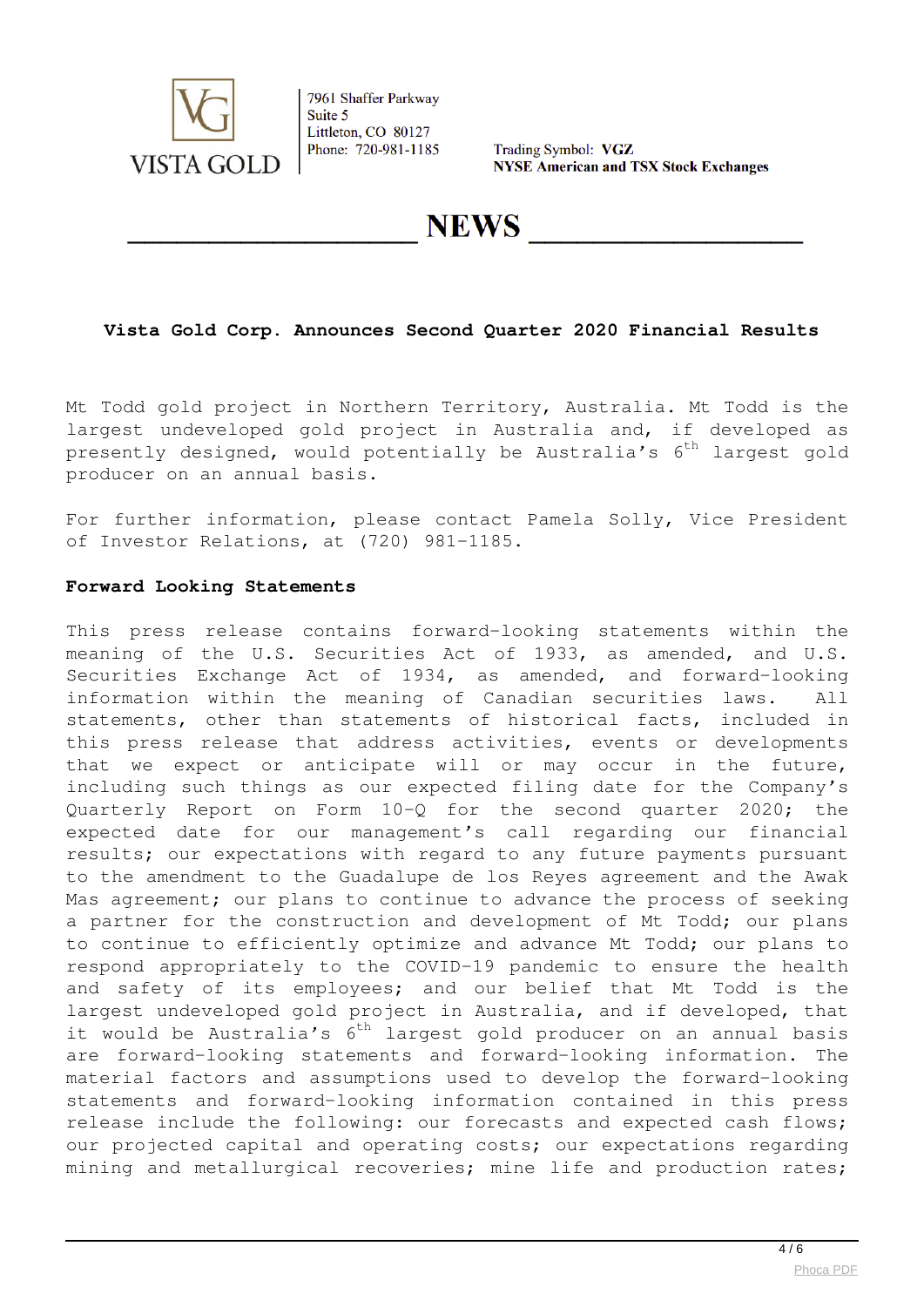

Trading Symbol: VGZ **NYSE American and TSX Stock Exchanges** 

**NEWS** 

## **Vista Gold Corp. Announces Second Quarter 2020 Financial Results**

that laws or regulations impacting mine development or mining activities will remain consistent; our approved business plans, our mineral resource and reserve estimates and results of preliminary economic assessments; preliminary feasibility studies and feasibility studies on our projects, if any; our experience with regulators; our experience and knowledge of the Australian mining industry and our expectations of economic conditions and the price of gold. When used in this press release, the words "optimistic," "potential," "indicate," "expect," "intend," "hopes," "believe," "may," "will," "if," "anticipate," and similar expressions are intended to identify forward-looking statements and forward-looking information. These statements involve known and unknown risks, uncertainties and other factors which may cause the actual results, performance or achievements of the Company to be materially different from any future results, performance or achievements expressed or implied by such statements. Such factors include, among others, uncertainty of resource and reserve estimates, uncertainty as to the Company's future operating costs and ability to raise capital; risks relating to cost increases for capital and operating costs; risks of shortages and fluctuating costs of equipment or supplies; risks relating to fluctuations in the price of gold; the inherently hazardous nature of mining-related activities; potential effects on our operations of environmental regulations in the countries in which it operates; risks due to legal proceedings; risks relating to political and economic instability in certain countries in which it operates; uncertainty as to the results of bulk metallurgical test work; uncertainty as to completion of critical milestones for Mt Todd; and uncertainty as to the impact of the ongoing global health crisis caused by the COVID-19 pandemic; as well as those factors discussed under the headings "Note Regarding Forward-Looking Statements" and "Risk Factors" in the Company's latest Annual Report on Form 10-K as filed in February 2020 and other documents filed with the U.S. Securities and Exchange Commission and Canadian securities regulatory authorities. Although we have attempted to identify important factors that could cause actual results to differ materially from those described in forward-